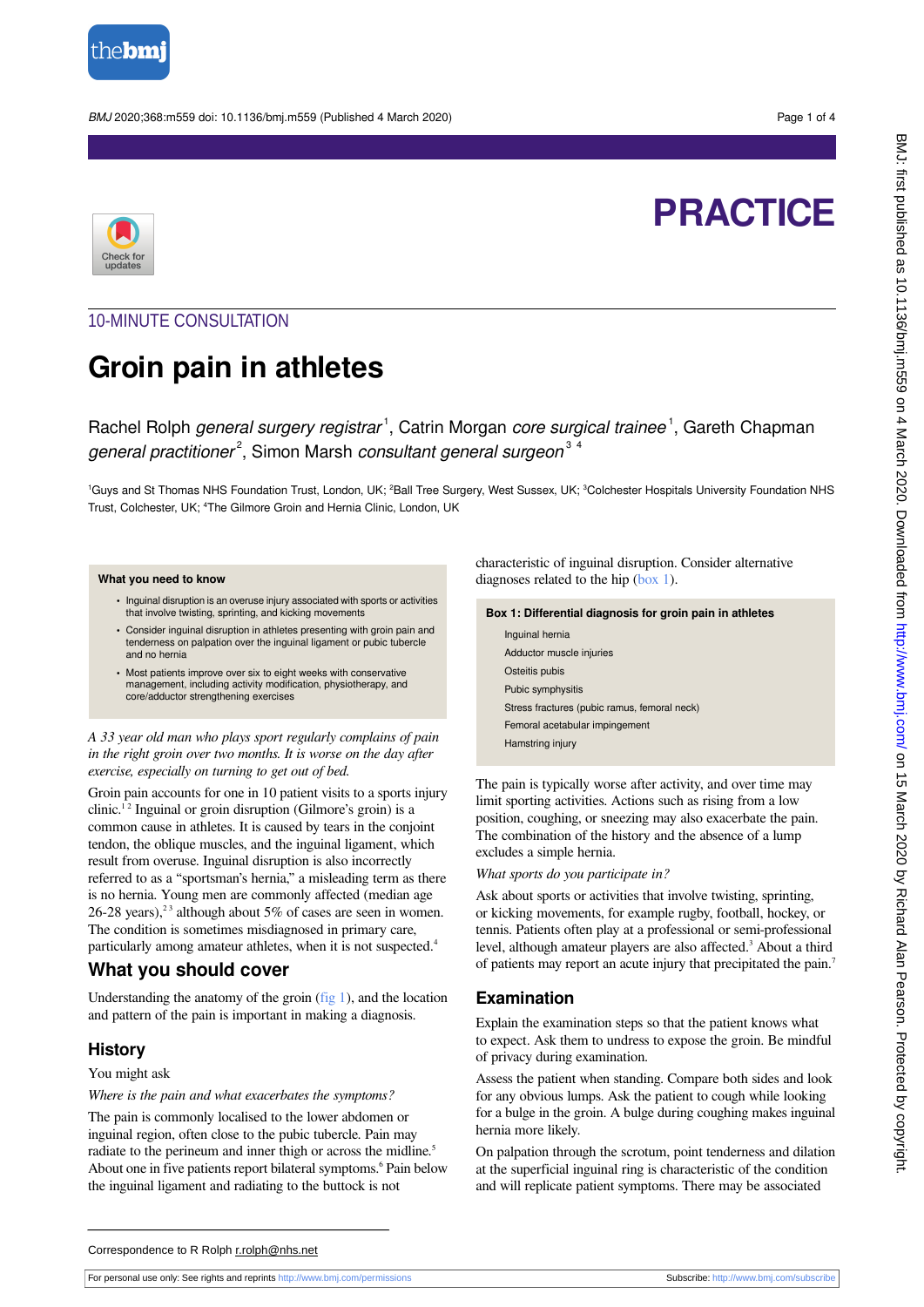tenderness on the pubic tubercle at the point of insertion of the conjoint tendon and/or palpable tenderness over the deep inguinal ring (fig  $1$ ).<sup>5</sup>

Examine the hip joints for any pathology. Adductor tendon injuries often co-exist.<sup>58</sup> These patients will have tenderness in the upper thigh and pain on resisted abduction.

### **What you should do**

#### **Explain the condition and management to your patient**

If findings suggest inguinal disruption, explain to the patient that the injury is related to overuse of muscles and tendons in the groin. Reassure them that the pain should typically resolve with conservative measures involving rest initially and then individualised rehabilitation, and they can gradually return to sports over a period of six to eight weeks.<sup>5</sup>[Figure 2](#page-3-0) depicts management of inguinal disruption. Advise the patient to reduce sporting activities and avoid movements that precipitate the pain until it settles.

The evidence base is limited for treatments of inguinal disruption, with few high quality studies.<sup>3</sup> Consider non-steroidal anti-inflammatory medications and simple analgesics for pain relief if it causes severe discomfort.

Professional physiotherapy after the acute period can aid recovery.<sup>6</sup> Refer the patient for exercise therapy to strengthen adductor and abdominal muscles and to correct instability across the pelvic girdle. This improves pain and may lead to a more rapid return to sports compared with passive physiotherapy.<sup>9</sup>

#### **Referral**

Refer patients to a sports medicine or orthopaedic clinic if the diagnosis is uncertain and no hernia is present, or where conservative measures have failed to improve symptoms. Professional sports people and those for whom symptoms are having a considerable impact on quality of life may prefer early referral for specialist management. Some patients benefit from surgery, either open or laparoscopic, to reinforce the affected area.<sup>10</sup> Corticosteroid and platelet-rich plasma injections may be used in specialist centres to reduce symptoms, although evidence is limited.<sup>11</sup>

Postoperative recovery involves a programme of rehabilitation physiotherapy to return to full sporting activities within four to six weeks at the professional level and 12 weeks for amateur sportspeople.<sup>5</sup>

#### **Education into practice**

- **•** How would you differentiate between inguinal disruption and an inguinal hernia?
- **•** How would you explain the anatomy and mechanism of pain to a patient with groin pain?

#### **How patients were involved in the creation of this article**

A professional and an amateur athlete previously diagnosed with inguinal disruption helped us draft the section on what doctors should advise patients. They both commented on the usefulness of a simple anatomy diagram to help understand their injury. We have included this in the article. We are grateful for their input.

Acknowledgments: Special thanks to Mr Jerry Gilmore for his guidance, support, encouragement, and enthusiasm.

We would like to acknowledge Dr Rebecca A Fisher, a foundation doctor at Gloucestershire NHS Foundation Trust for creating the anatomy illustration of the groin.

Competing interests: The BMJ has judged that there are no disqualifying financial ties to commercial companies. The authors declare the following other interests: none.

Further details of The BMJ policy on financial interests are here: https://www.bmj. com/about-bmj/resources-authors/forms-policies-and-checklists/declaration-

competing-interests

Provenance and peer review: commissioned, based on an idea from the authors

- Gilmore J. Groin pain in the soccer athlete: fact, fiction, and treatment. Clin Sports Med 1998;17:787-93, vii. 10.1016/S0278-5919(05)70119-8 9922902
- 2 Suarez JC, Ely EE, Mutnal AB, etal . Comprehensive approach to the evaluation of groin pain. J Am Acad Orthop Surg 2013;21:558-70.23996987
- 3 Serner A, van Eijck CH, Beumer BR, Hölmich P, Weir A, de Vos RJ. Study quality on groin injury management remains low: a systematic review on treatment of groin pain in athletes. Br J Sports Med 2015;49:813. 10.1136/bjsports-2014-094256 25633830
- Banks AJ, Malimson PD. Wrong diagnosis in athletes. Br J Sports Med 1982;16:101. 10.1136/bjsm.16.2.101 7104556
- 5 Sheen AJ, Stephenson BM, Lloyd DM, etal . 'Treatment of the sportsman's groin': British Hernia Society's 2014 position statement based on the Manchester Consensus Conference. Br J Sports Med 2014;48:1079-87. 10.1136/bjsports-2013-092872 24149096
- 6 King E, Franklyn-Miller A, Richter C, etal . Clinical and biomechanical outcomes of rehabilitation targeting intersegmental control in athletic groin pain: prospective cohort of 205 patients. Br J Sports Med 2018;52:1054-62. 10.1136/bjsports-2016-097089 29550754
- Gilmore J. Groin disruption in sportsmen. In: Kurzer M, Kark A, Wantz G, eds. Surgical Management of Abdominal Wall Hernias. Martin Dunitz, 1999. 151-7.
- 8 Akermark C, Johansson C. Tenotomy of the adductor longus tendon in the treatment of chronic groin pain in athletes. Am J Sports Med 1992;20:640-3.
- 10.1177/036354659202000604 1456357 9 Almeida MO, Silva BN, Andriolo RB, Atallah AN, Peccin MS. Conservative interventions for treating exercise-related musculotendinous, ligamentous and osseous groin pain. Cochrane Database Syst Rev 2013;6:CD009565.

10.1002/14651858.CD009565.pub2 23740671

- 10 Dimitrakopoulou A, Schilders E. Sportsman's hernia? An ambiguous term. J Hip Preserv Surg 2016;3:16-22. 10.1093/jhps/hnv083 27026822
- Hamid MS, Yusof A, Mohamed Ali MR. Platelet-rich plasma (PRP) for acute muscle injury: a systematic review. PLoS One 2014;9:e90538. 10.1371/journal.pone.0090538 24587389

Published by the BMJ Publishing Group Limited. For permission to use (where not already granted under a licence) please go to [http://group.bmj.com/group/rights-licensing/](http://group.bmj.com/group/rights-licensing/permissions) [permissions](http://group.bmj.com/group/rights-licensing/permissions)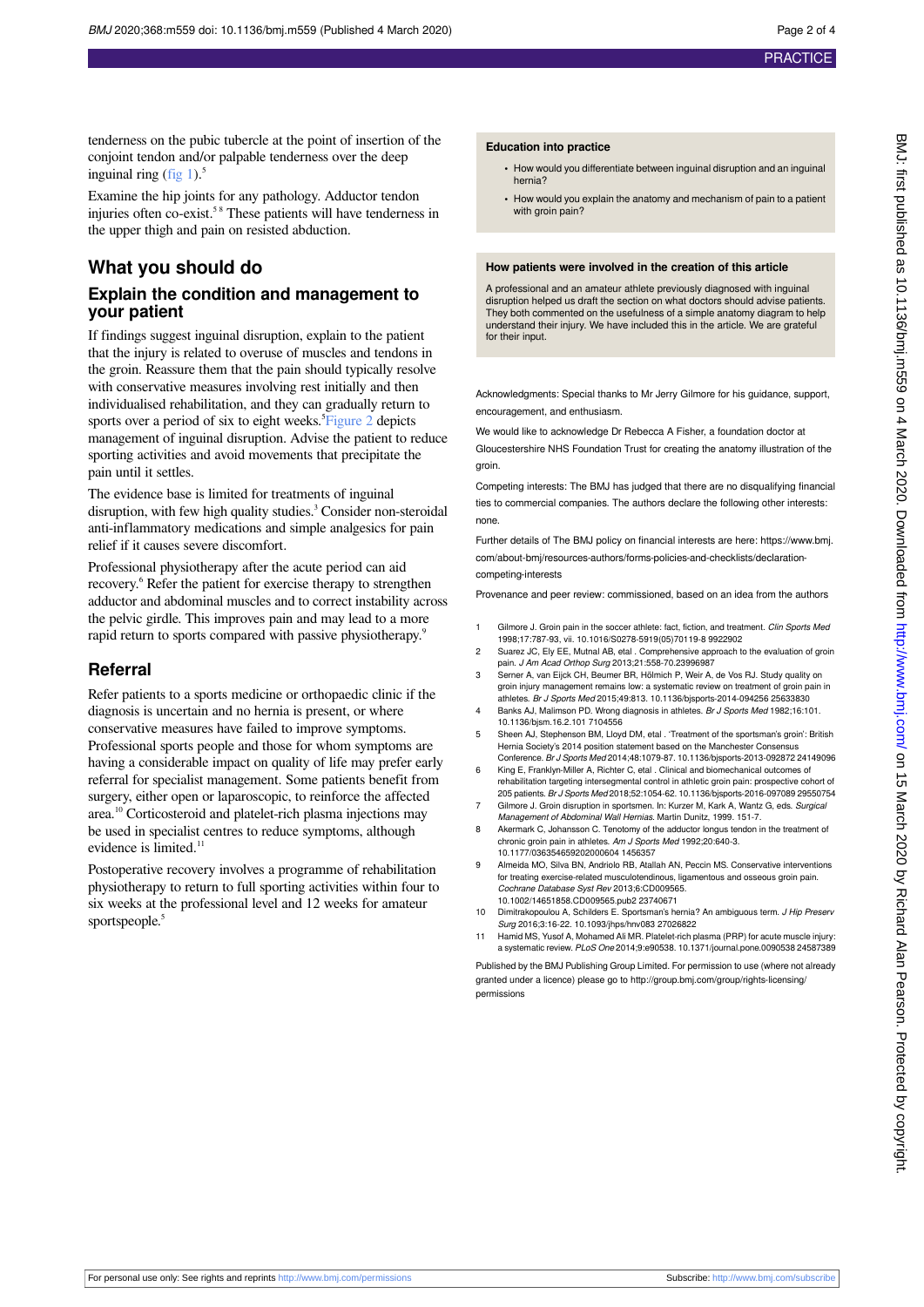# **Figures**

<span id="page-2-0"></span>

**Fig 1** Soft tissue anatomy of the inguinal region relevant to groin disruption